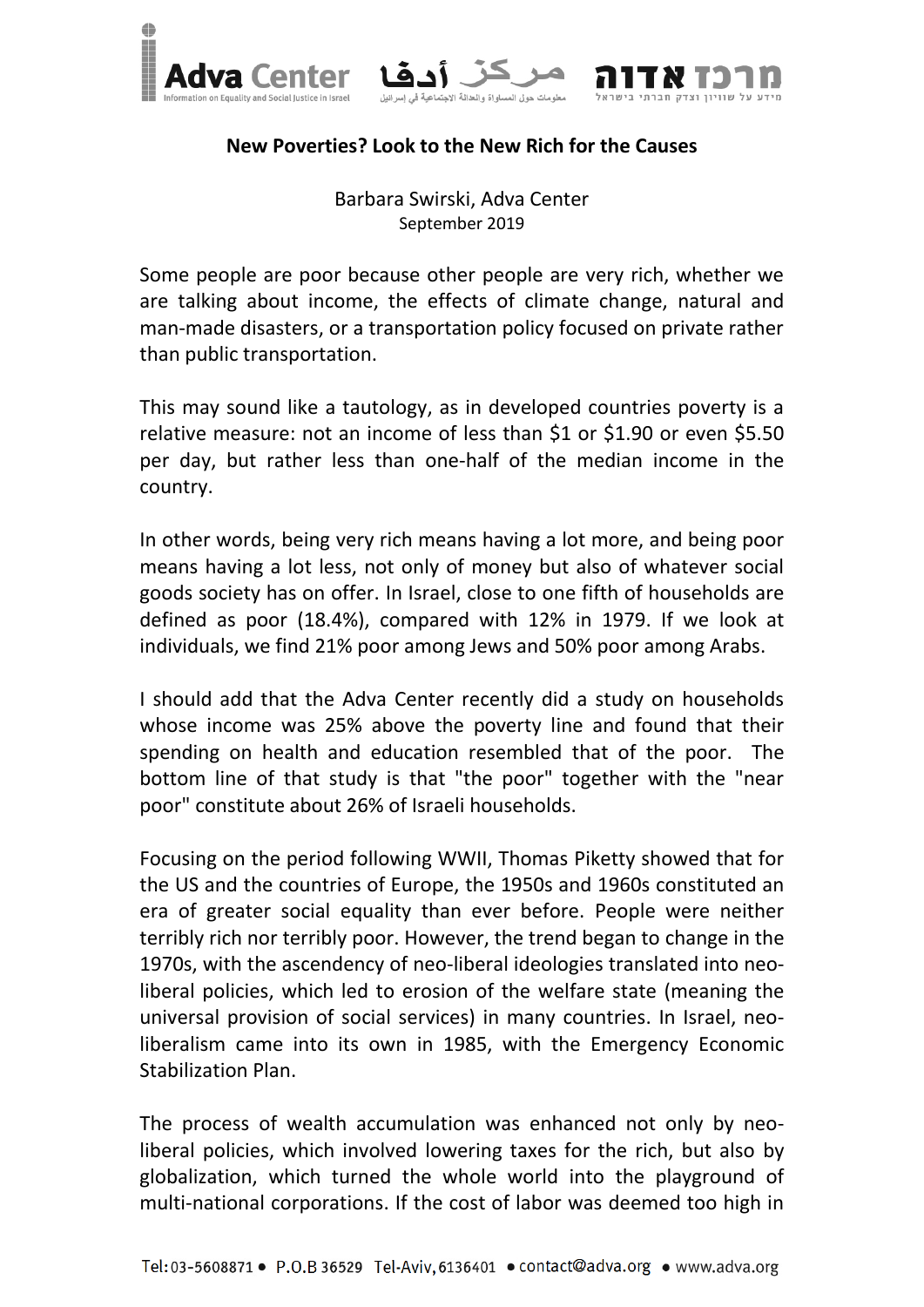

the home country – meaning it reduced profits -- the corporation moved its production line to wherever the cost of labor was lower. Workers in the home country lost their jobs, and their increased supply reduced the value of their labor.

It is well known that an assembly-line worker at General Motors had the wherewithal to purchase one of the cars on whose assembly he worked. As some industrial economies morphed into service economies, wages decreased to the level of the minimum wage; unlike the industrial worker of yesteryear, today's service worker, whether in child care, cleaning, food services or security work, cannot purchase the services she herself provides.

The concentration of wealth can be seen in the fact that in the US, for example, the share of the total income of the top 1% increased by 100% since 1980 (Aldred, 2019). In the US, the average pay of a CEO in the largest firms is now 354 times that of the "typical" worker and 400 times the minimum wage worker. Looking at it in another way, CEO compensation grew 940% between 1978 and 2018 (Mishel and Wolfe, 2019). The compensation of wage earners in the top 0.1% grew by *only* 339%. Compare this with the increase of the typical worker: 12%.

Allow me to ask: how can the work of one person be worth 400 times that of another? We are not talking about productivity, but about something that predated the industrial and service revolutions: greed. If the sky's the limit for the privileged few, then what's left for the rest, the floor workers, is a "minimum wage" or a much lower wage. To quote Mishel and Wolfe of the Economic Policy Institute, "CEOs are getting more because of their power to set pay, not because they are increasing productivity or possess specific high-demand skills" (Ibid).

In Israel, the disparity is lower but still high:

In general, we don't have wealth figures in Israel, but we do have a very interesting 2015 study by the Institute for Structural Reforms, according to which the top 10 percent owns 51% of the wealth in Israel and the top one percent holds 22.5%. Not only that, Israel ranks  $6<sup>th</sup>$  highest among OECD countries in its concentration of wealth in the hands of the top one percent. As for the average pay of top CEOs, in 2017, it was 36 times the average wage and 74 times the minimum wage (Adva, Social Report 2018).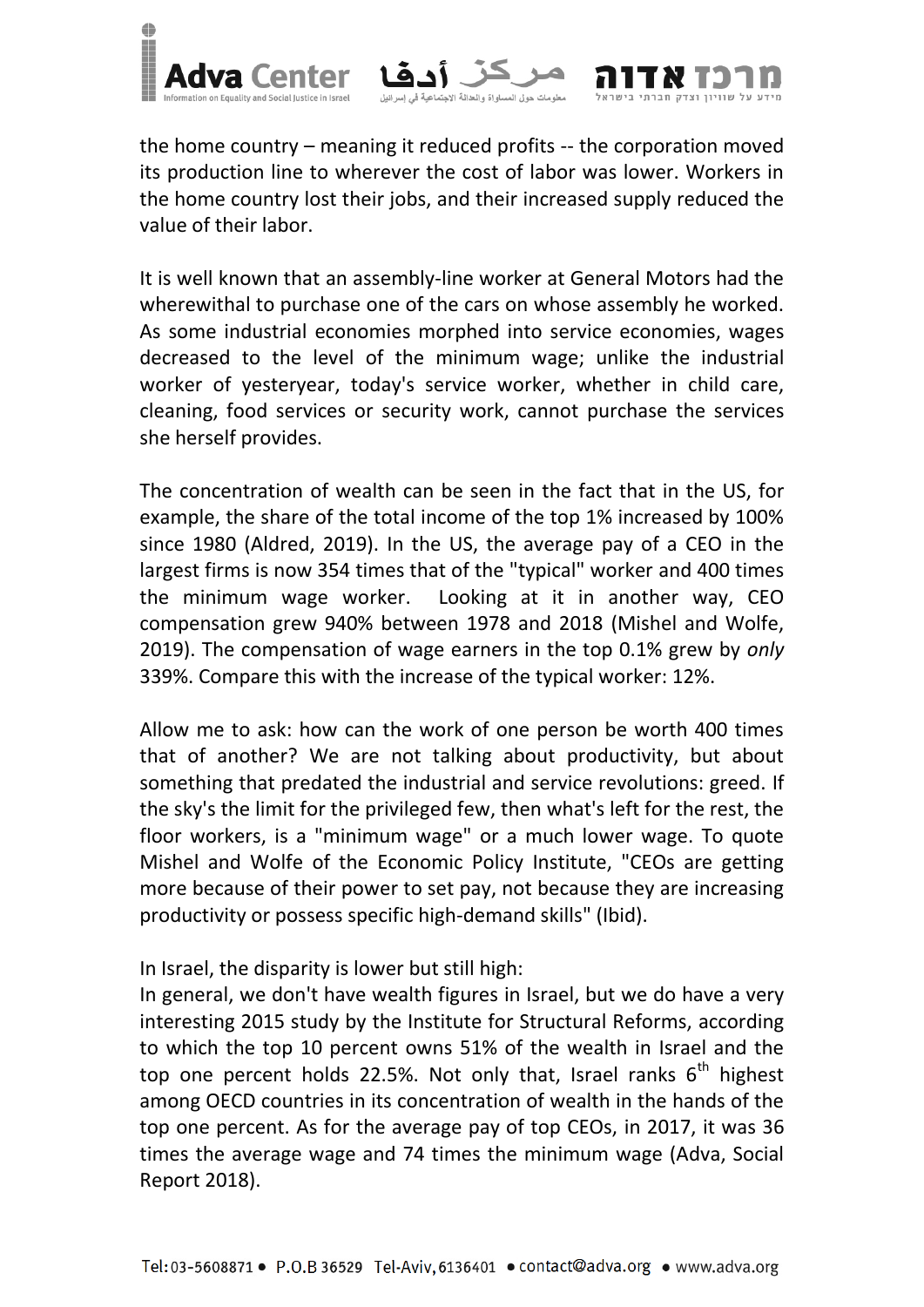

That puts Israel way behind the United States, but I still can't understand what makes a CEO 74 times more valuable than a standard employee. It seems to me that change must come, among others, via the labor market, and specifically via the wage system. CEOs need to earn less and the rest need to earn more. The race to the top for top executives creates the race to the bottom for rank and file employees. The corporate pie makes unkindly cuts.

What we have seen over the past 20 years is a redistribution of wealth, with more of the national income going up to the top, and less of it stopping at the middle and the bottom. That's the reverse of the socalled "trickle down" theory of laissez faire economics. In Israel, as in many western countries, we can see this clearly in the figures on distribution of national income: the share of employees is decreasing and that of employers increasing (Adva Center, 2016).

The welfare state for all is morphing into the welfare state for the better-off, or in the words of Robert Reich, "socialism for the rich," in which private ownership rights ("taxation is stealing my hard-earned money") trump social rights ("I'm not going to share what I have with anyone else").

I can illustrate the morphing of the welfare state in Israel with the areas of health and education. Israel has a national health insurance law that provides a generous basket of health services for all residents, for which we pay a health tax based on earned income. However, since the law was underfunded, the Knesset allowed the health funds to supplement their income and provide more services by marketing supplementary health insurance (now owned by 74% of health fund members), which in turn provided the insurance companies with a new way for their CEOs to get richer: market additional medical insurance, often duplicating the supplementary insurance of the health funds. Who knew the difference? Research shows -- hardly anyone.

If 74% of health fund members have supplementary insurance, who do you suppose the 26% who don't have supplemental insurance, not to mention purely commercial insurance, are? The poor, of course. To add insult to injury, the additional benefits of these two kinds of extra medical insurance were built on the platform of the national health insurance that everybody pays for.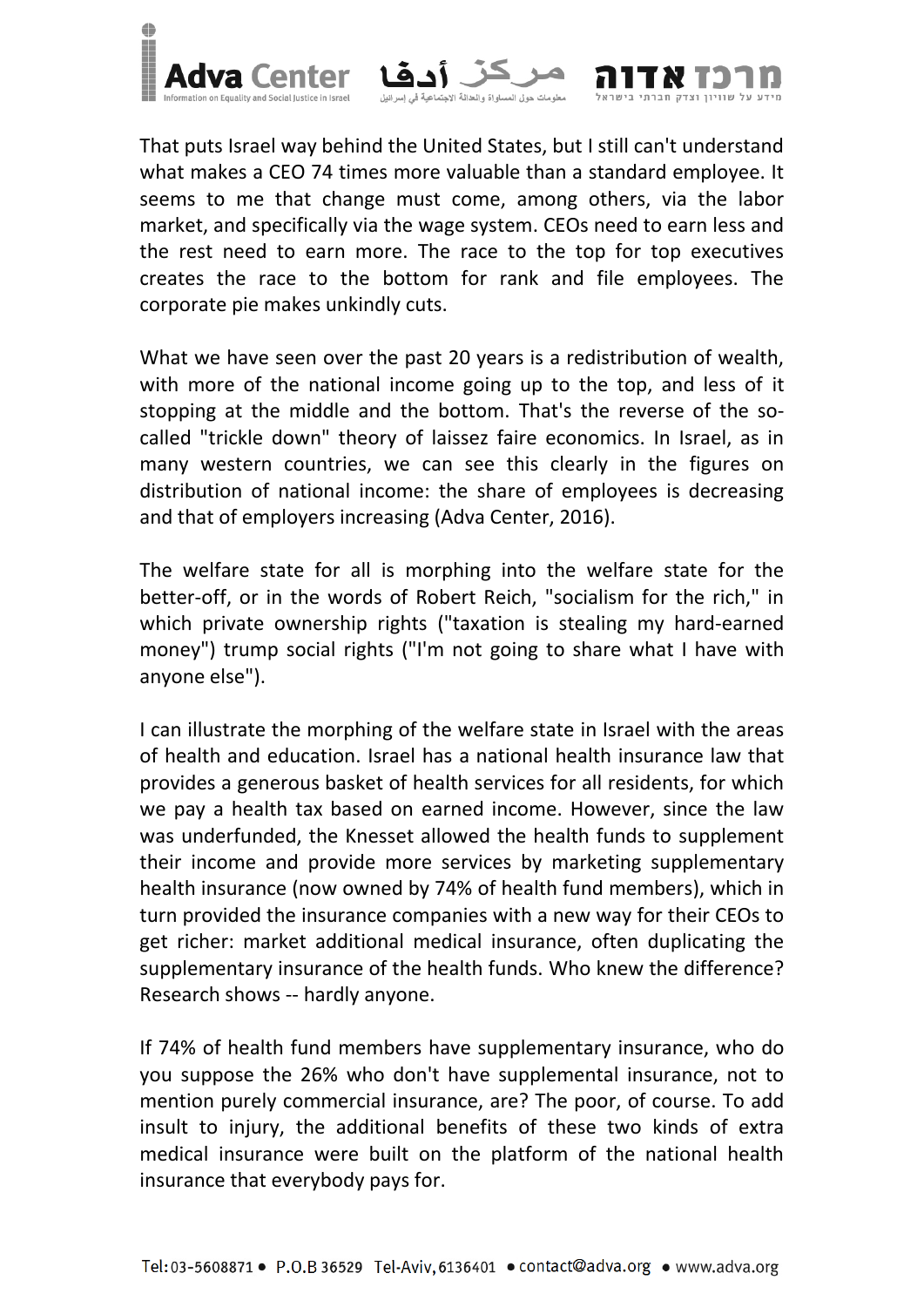

The situation with education is no different. When the Israeli government began to reduce education budgets in the 1980s, upper middle class parents paid out of pocket, first for the teaching hours lost by the budget cuts, and later for special schools for their own children. As with health services, the platform for these schools – their basic income – comes from the state. The specials and extras are paid by parents in the form of tuition, which has the additional benefit of keeping out students whose parents are poor. Last month Israel's Supreme Court rejected a plea to abolish the parental payments that contribute to inequality in the education system.

.<br>ات جو ل المساو إة و العدالة الاجت

Here I am speaking not only of the rich but also of the upper middle class, those in the top two income deciles in Israel. But it is the rich and the "national" concern for their wealth and welfare that is responsible for the budget cuts that led to privatization. Privatization means you have to pay for what was once free of change, making the formerly not well off even less not well off.

Back to my contention that the concentration of wealth is what makes some people poor.

In its January 2019 report, **Public Good or Private Wealth**, Oxfam revealed that the number of billionaires has almost doubled since the financial crisis of 2008. This concentration of wealth has allowed its owners to make investments, but not necessarily in enterprises that create jobs. Rather, they often make investments that increase their wealth without the bother of handling personnel or marketing products. Allow me to quote from the blog of a US organization called "Patriotic Millionaires": . . . instead of supporting local businesses and investing in the types of ventures that lead to higher wages and more jobs, most wealth collects dust (and interest) in some already rich CEO's investment portfolio. Simply put, wealth is wasted on the wealthy."

According to Chilean economist Jose Gabriel Palma, in OECD countries, the top 10% are getting richer at the expense of the bottom 40% (Ghosh, 2018).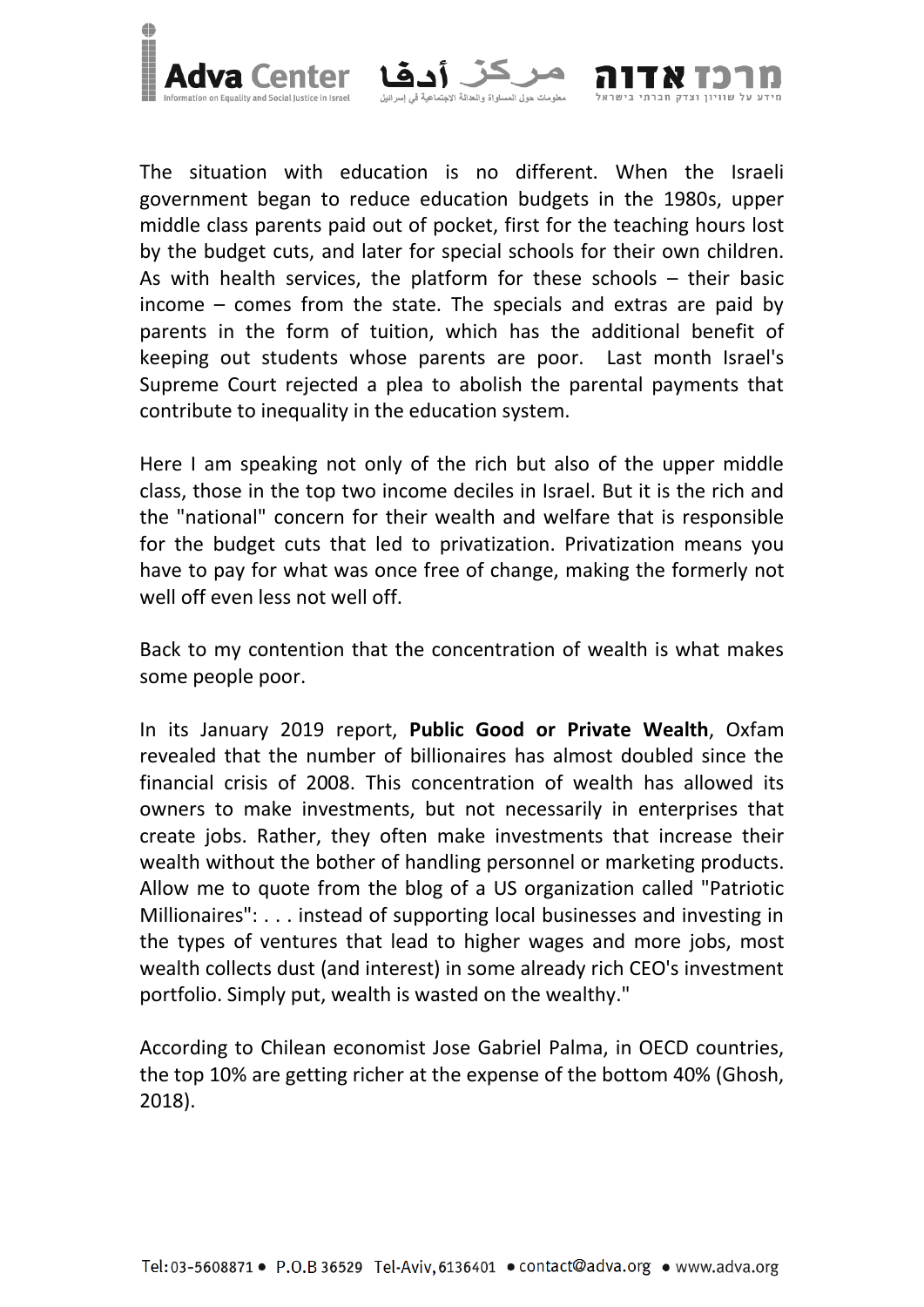

So people are poor because they don't have jobs. Or they are poor because the jobs they do have do not pay well. Or they are poor because, in the absence of jobs, they start small businesses, many of which fail. Those are the persons who were interviewed by psychologist Amia Lieblich in her book, **Voices**, and most of them have academic degrees. Another factor in what Lieblich labels "the new poverty" is the high cost of purchasing an apartment and of rent on the private market, as documented in Adva Center's three reports on the housing crisis in Israel (Swirski and Hoffman-Dishon, 2015, 2016, 2017).

And then there is gender (women earn less) and ageism (older persons, especially women, are not favored candidates for jobs). And one more thing: several of Lieblich's interviewees experienced crises – illness, an accident or a nasty divorce – that contributed to their fall from the Eden of the middle class. But such crises are exactly what the universal welfare state is supposed to cushion us against. Something is terribly wrong with the system if it doesn't.

What do the rich do that makes people poor?

If the top 1% own natural resources and industrial plants that spew out toxic waste, they hire lobbyists to prevent legislation designed to require waste disposal systems that protect the environment. So people are air and water-poor because they live in areas in which noxious wastes enter their air and water supplies. And poor people are those most likely to live in those areas.

The top 1% contribute to the political campaigns of politicians who do not favor taxing them. But it is their tax money that could provide the wherewithal to prevent man-made disasters or shore up against natural disasters. Thus some people are poor because they cannot afford to live in areas not subject to disasters, and when there is a disaster, they are less likely to respond to advance warnings, more likely to live in vulnerable homes, more likely to sustain serious injuries, and less likely to access resources that might assist them to put their lives back together (SAMHSA, July 2017). Moreover, severe natural disasters (1) increase migration out of the country on the part of the better off, and (2) increase poverty rates within the country (Boustan et al., 2017).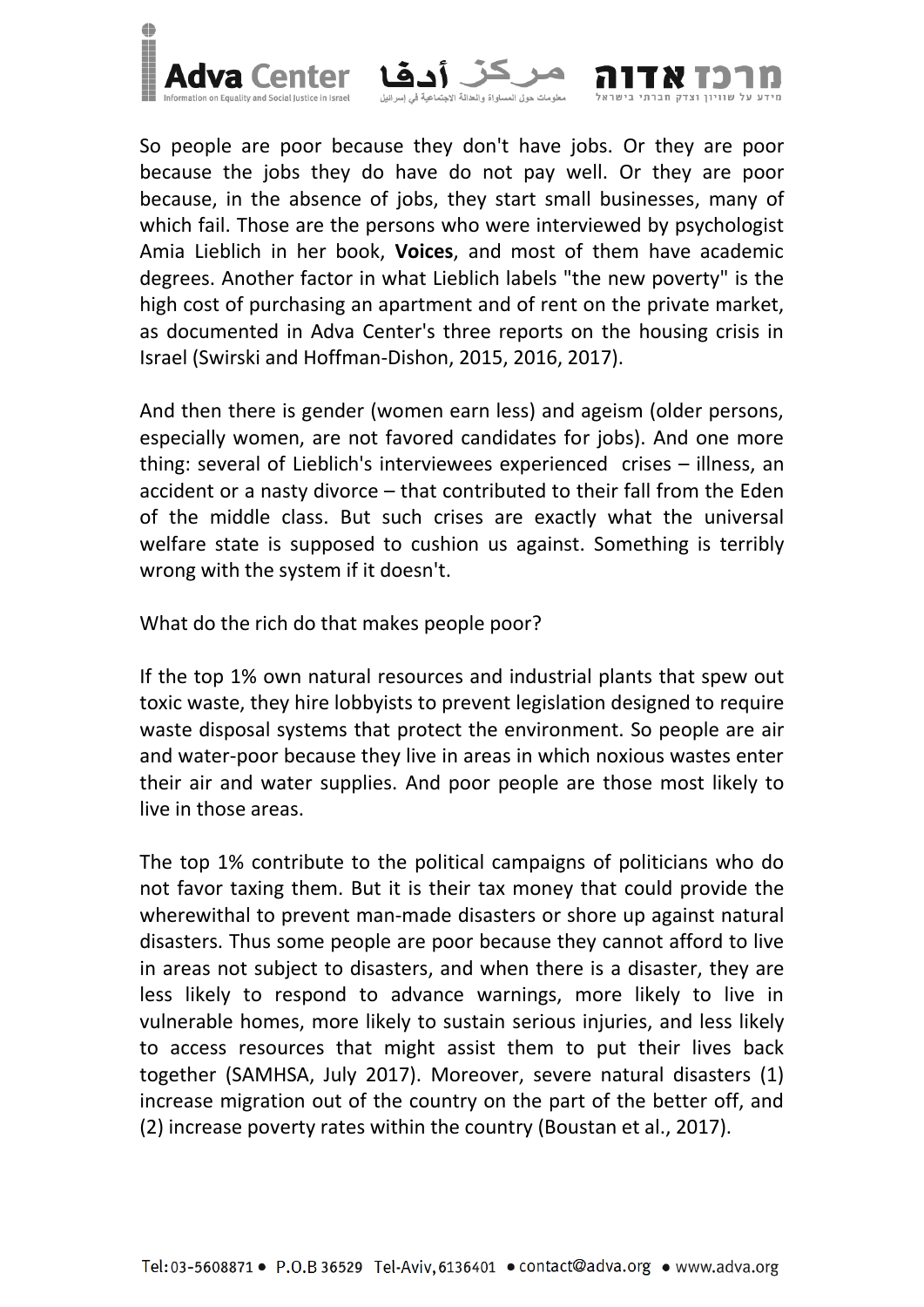

Not only that: here I would like to quote Philip Alston, UN special rapporteur on extreme poverty and human rights: He contends that the impacts of the climate crisis could increase divisions: "We risk a climate apartheid scenario, where the wealthy pay to escape overheating, hunger and conflict while the rest of the world is left to suffer."

So what can we do to prevent such divisions and such poverties? Here are four suggestions relevant to the work we do at the Adva Center:

- Work through the labor market: limit the salaries of CEOs and other outliers, and raise the minimum wage. Throw out the word "minimum": what people need is a **living wage**, a **taxable wage**; that is a wage that is high enough to be taxed; over 60% of women workers in Israel do not pay income tax!
- **Reinstate higher marginal income taxes**: the highest marginal income tax rate in Israel is 50%, (60% between 1975 and 1983), in the US 45% (previously 70-75% and in the 1940s, 94%) and in the UK 40% (previously 83% and even as high as 98%). The corporate tax in Israel is 23% (between 52% and 61% in the 1970s), but large, multi-national companies pay hardly any tax at all. And there is yet another reason to raise taxes, and here I quote George Monbiot, a *Guardian* columnist, "Defending ourselves from oligarchy means taxing it to oblivion . . . raising revenue is only one of the purposes of tax. Another is breaking the spiral of patrimonial wealth accumulation (Monbiot, 2019).

Of course, higher tax revenues do not necessarily mean better services: the monies can be spent on defense (the preference of our Defense Ministry) and on lowering the national debt (the preference of our Finance Ministry). And even if revenues are channeled to social services, the rich get more than the poor, but never mind, the poor and the middle class will benefit. It's not just yours truly who is asking for higher taxation: on June 25, the *New York Times* published an opinion piece entitled, "I'm in the 1 Percent. Please, Raise My Taxes." And on June 30, the *BBC* published an article entitled, "Young, mega-rich – and demanding to pay more tax."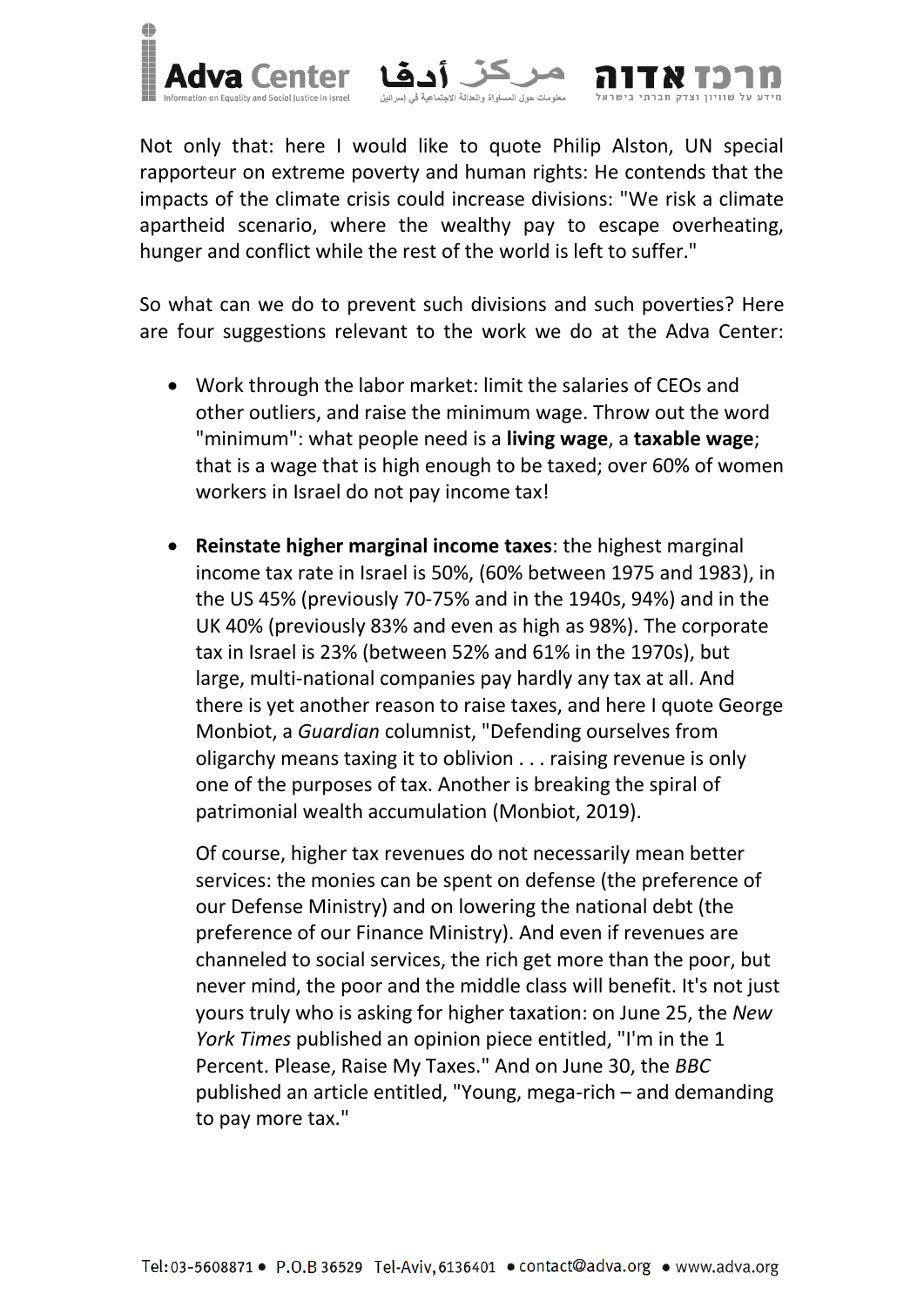



 **Provide universal social services, not "poor relief":** high quality education and health services for all, public housing, and public transportation. High-quality public services may very well obviate the "need" for private services. Don't ever give up on these! Defend them to the last!

// Lecture presented at "The New Poverties Conference: Ethical, Environmental and Socio-Economic Challenges," held at the Hebrew University, Ein Kerem Campus, September 12-13, 2019.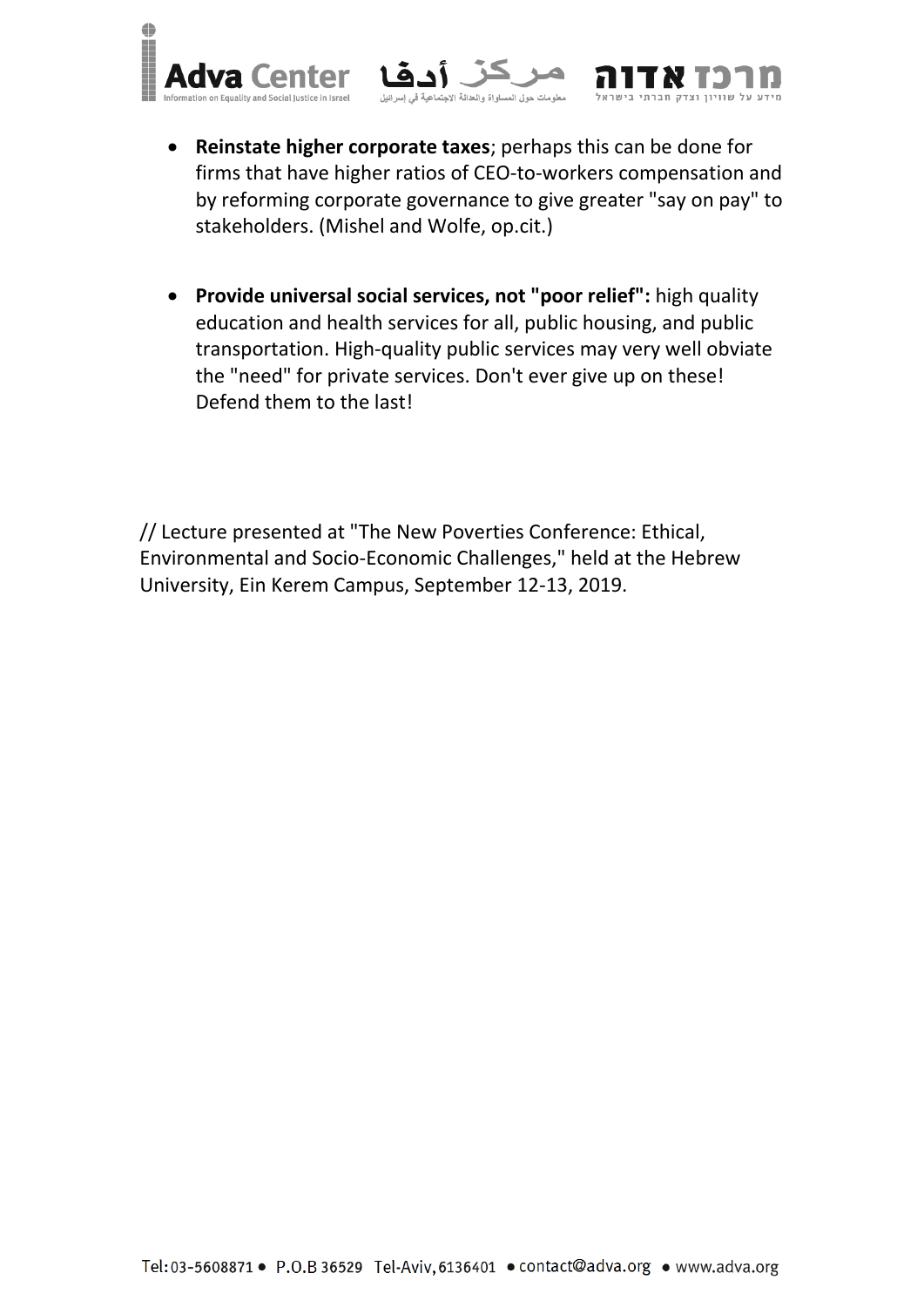

.<br>ت حول المساواة والعدالة الاج*دّ* 

## **REFERENCES**

- Aldred, Jonathan. *Socialism for the Rich: The Evils of Bad Economics.* **The Guardian**. June 6, 2019.
- Broad, Eli. *I'm in the 1 Percent. Please, Raise My Taxes.* **The New York Times,** June 25, 2019.
- Boustan, Leah Platt et al. *Scientific American. The Conversation.* "Natural Disasters by Location: Rich Leave and Poor Get Poorer." February 2017.
- Carrington, Damian*. 'Climate Apartheid': UN Expert says Human Rights May Not Survive."* **The Guardian**, June 24, 2019.
- Ghosh, Jayati. "The Exploitation Time Bomb. *Social Europe*. July 18, 2019. https//socialeurope.eu/the-exploitation-time-bomb.
- Hotten, Russell. *Young, Mega-Rich – and Demanding to Pay More Tax.* BBC News Website, June 30, 2019.
- Konor-Attias, Etty and Aviv Liberman. "Labor Report: Workers, Employers and the Distribution of the National Income." Adva Center, 2016. (Hebrew)
- Lieblich, Amia. *Voices: New Poverty in Israel*. University of Haifa Press and Pardes. 2016. (Hebrew).
- Mishel, Lawrence and Julia Wolfe, "CEO Compensation Has Grown 940% Since 1978." Economic Policy Institute. August 14, 2019.
- Milgrom, Meir and Gilad Bar-Lavav. *Inequality in Israel: How is Wealth Distributed?* The Institute for Structural Reforms. November 2015.
- Monbiot, George. "From Trump to Johnson, nationalists are on the rise backed by billionaire oligarchs." *The Guardian.* July 26, 2019.
- Oxfam. *Public Good or Private Wealth.* 
	- (https://www.oxfram.org/en/research/public-good-or-private-wealth). January 2019.
- Patriotic Millionaires website:

https://patrioticmillionaires.org/2019/06/28/tax-the-rich-by-taxing-theriches/

- Piketty, Thomas. *Capital in the Twenty-First Century*. Harvard University Press. 2014.
- Reich, Robert. *Socialism for the Rich, Capitalism for the Rest.* **Yes Magazine**, posted April 26, 2019 (https://www.yesmagazine.org/neweconomy/socialism-for-the-rich-capitalism-american-economy-20190426).
- SAMHSA (Substance Abuse and Mental Health Services Administration), *Supplemental Research Bulletin.* "Greater Impact: How Disasters Affect People of Low Socioeconomic Status," July 2017.